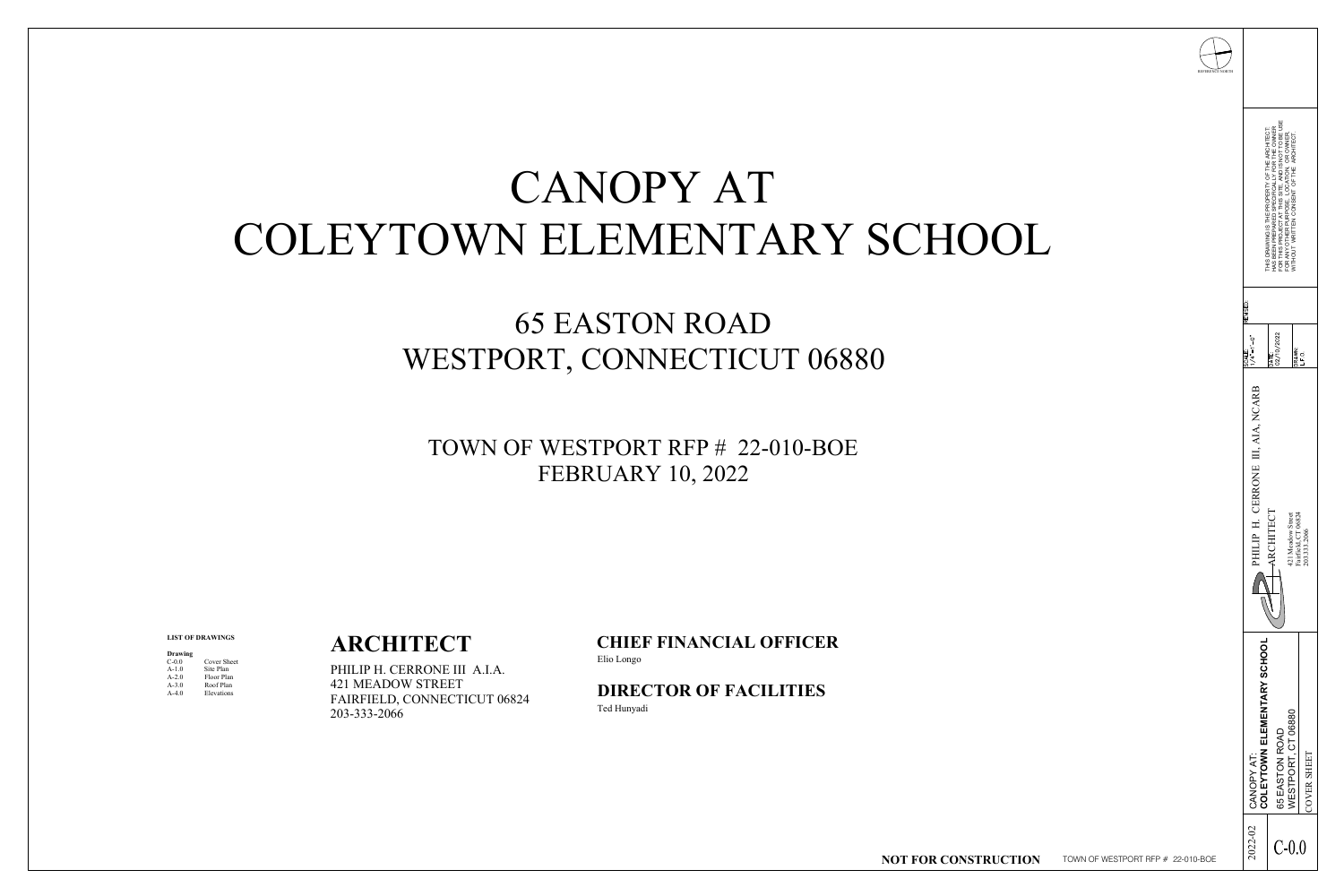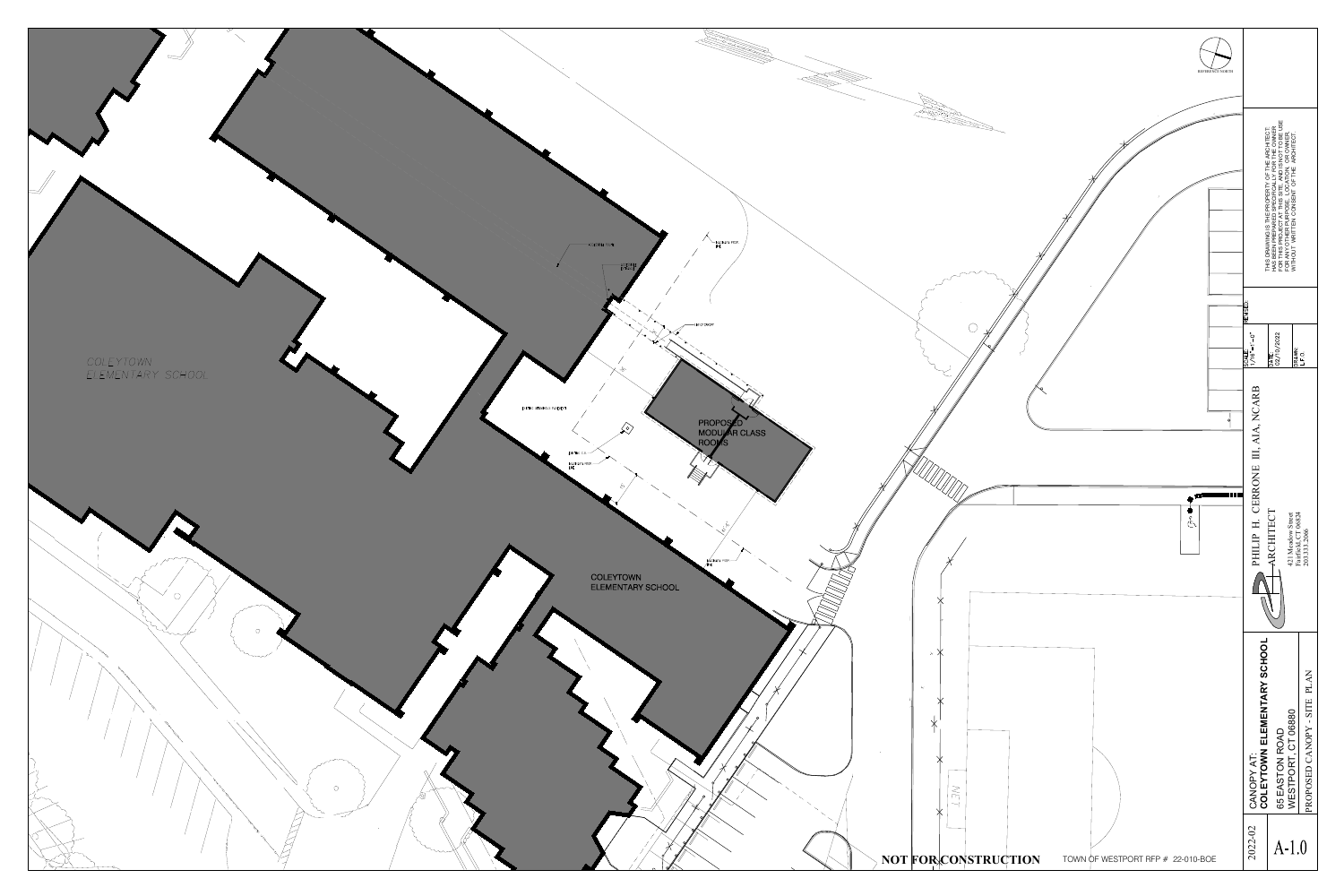

|                                                     | REFERENCE NORTH |                                                                                     |                                                                                                                                                                                                                                            |                                                    |
|-----------------------------------------------------|-----------------|-------------------------------------------------------------------------------------|--------------------------------------------------------------------------------------------------------------------------------------------------------------------------------------------------------------------------------------------|----------------------------------------------------|
| $\bar{\mathbf{a}}$<br>. <u>.</u> .<br>CLASSROOM #2  |                 |                                                                                     | THIS DRAWING IS THE PROPERTY OF THE ARCHITECT:<br>HAS BEEN PREPARED SPECIFICALLY FOR THE OWNER<br>FOR THIS PROJECT AT THIS SITE, AND IS NOT TO BE USE<br>FOR ANY OTHER PURPOSE, LOCATION, OR OWNER,<br>WITHOUT WRITTEN CONSENT OF THE ARCH |                                                    |
|                                                     |                 | REVISED:<br>ငံ<br>SCALE:<br>$1/4" = 1'$                                             | DATE:<br>02/10/2022<br>DRAWN:<br>L.F.O.                                                                                                                                                                                                    |                                                    |
|                                                     |                 | <b>NCARB</b><br>AIA,<br>III,<br>CERRONE<br>$\boldsymbol{\rm H}$<br>PHILIP<br>$\Box$ | ARCHITECT<br>421 Meadow Street<br>Fairfield, CT 06824<br>203.333.2066                                                                                                                                                                      |                                                    |
|                                                     |                 | ENTARY SCHOOL<br>TOWN ELEM<br>ー<br>く<br>CANOPY<br>COLEY                             | 06880<br>65 EASTON ROAD<br>$\overline{C}$<br>$\overline{\phantom{a}}$<br>WESTPORT                                                                                                                                                          | <b>PLAN</b><br>LOOR<br>$\Gamma$<br>PROPOSED CANOPY |
| R CONSTRUCTION<br>TOWN OF WESTPORT RFP # 22-010-BOE |                 | 2022-02                                                                             | $A-2.0$                                                                                                                                                                                                                                    |                                                    |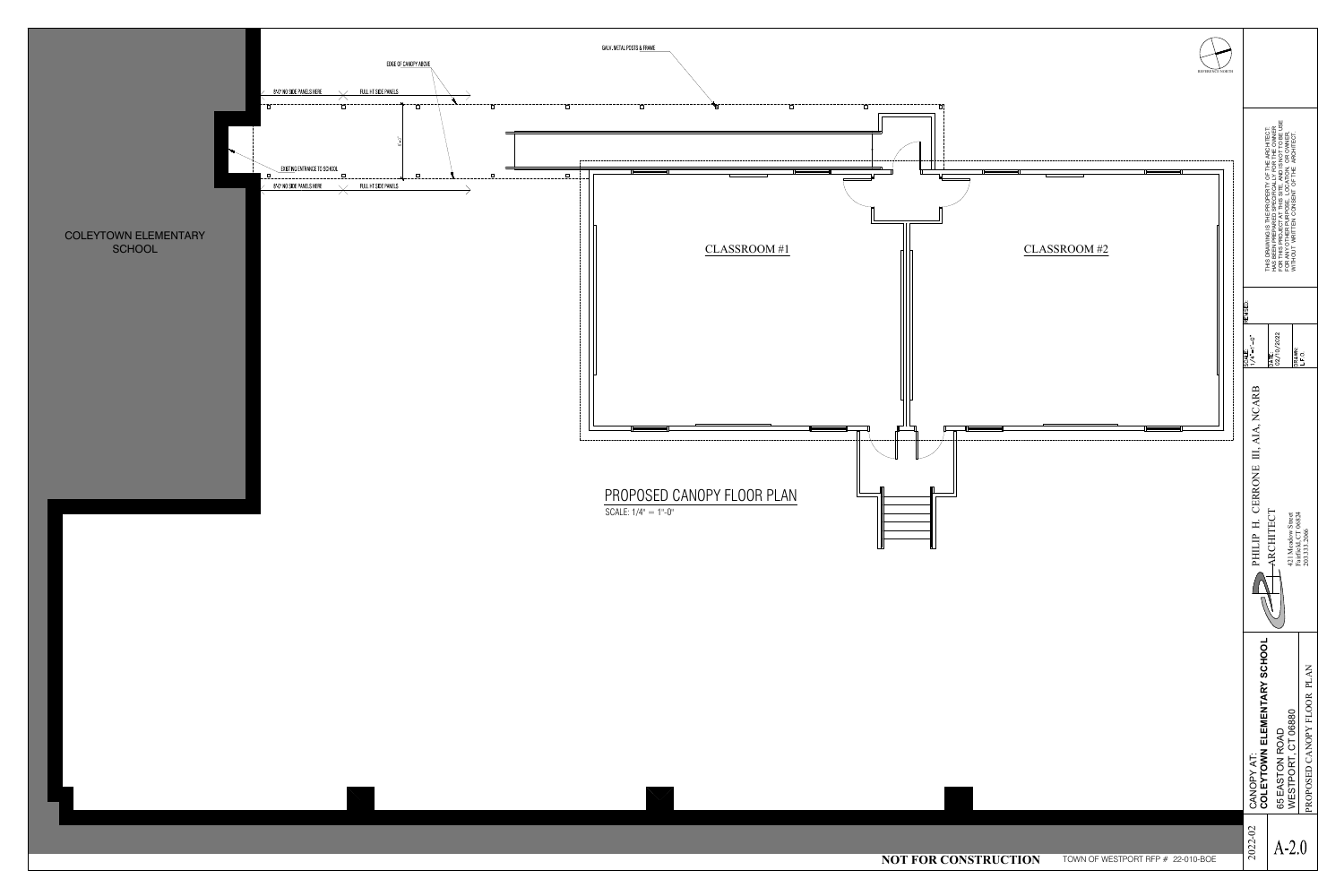### COLEYTOWN ELEMENTARY<br>SCHOOL



|                     | REFERENCE NORTH                   |                                                                                                                               |                                                                                                                                                                                                                                            |                                               |
|---------------------|-----------------------------------|-------------------------------------------------------------------------------------------------------------------------------|--------------------------------------------------------------------------------------------------------------------------------------------------------------------------------------------------------------------------------------------|-----------------------------------------------|
|                     |                                   |                                                                                                                               | THIS DRAWING IS THE PROPERTY OF THE ARCHITECT:<br>HAS BEEN PREPARED SPECIFICALLY FOR THE OWNER<br>FOR THIS PROJECT AT THIS SITE, AND IS NOT TO BE USE<br>FOR ANY OTHER PURPOSE, LOCATION, OR OWNER,<br>WITHOUT WRITTEN CONSENT OF THE ARCH |                                               |
| JOF                 |                                   | REVISED:<br>$\ddot{\circ}$<br>$\frac{\text{SCALE:}}{1/4" = 1'.}$                                                              | $\frac{\overline{DATE:}}{02/10/2022}$<br>DRAWN:<br>L.F.O.                                                                                                                                                                                  |                                               |
|                     |                                   | <b>ARB</b><br>$\sum_{i=1}^{n}$<br>$\bullet$<br>$\blacktriangleleft$<br>$\overline{A}$<br>III,<br>CERRONE<br>H.<br>PHILIP<br>┌ | ARCHITECT<br>421 Meadow Street<br>Fairfield, CT 06824<br>203.333.2066                                                                                                                                                                      |                                               |
|                     |                                   | <b>IENTARY SCHOOL</b><br>OWN ELEN<br>$\overline{A}$<br>CANOPY<br><b>COLEY</b>                                                 | 06880<br><b>ROAD</b><br>$\overline{C}$<br>$\overline{\phantom{a}}$<br>$\sum_{i=1}^{n}$<br>65 EASTON<br>WESTPORT,                                                                                                                           | <b>PLAN</b><br><b>ROOF</b><br>PROPOSED CANOPY |
| <b>CONSTRUCTION</b> | TOWN OF WESTPORT RFP # 22-010-BOE | 2022-02                                                                                                                       | $A-3.0$                                                                                                                                                                                                                                    |                                               |